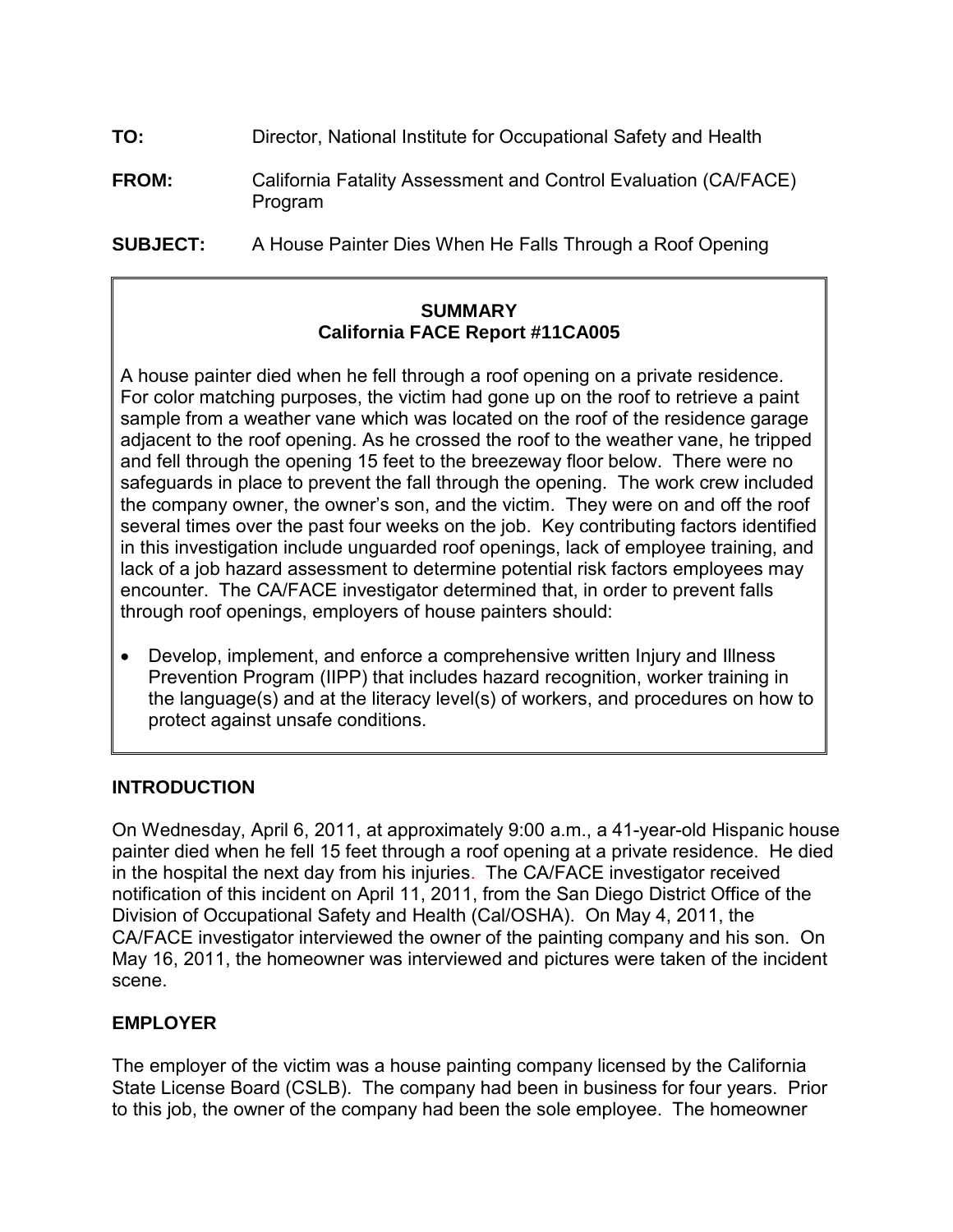hired the painting contractor to power wash the exterior of the residence and to paint the trim, gates, and other areas of the home. The owner hired his son and the victim to assist with this job. It is unknown if the victim worked for this company on previous jobs.

#### **WRITTEN SAFETY PROGRAMS AND TRAINING**

The painting company did not have a written safety program or an Injury and Illness Prevention Program (IIPP). In addition, the company did not provide safety training to their employees in English or Spanish.

#### **VICTIM**

The victim was a friend of the owner of the painting company. He was a 41-year old Hispanic male who was born in Mexico and had been in the United States for 24 years. He had a sixth grade education and spoke only Spanish. The victim had worked as a house painter for the past ten years.

# **INCIDENT SCENE**

The location of the incident was a custom-built single-story private residence that was undergoing renovations to the exterior. A breezeway connected the house to the garage. There was a permanent 3 x 5 foot opening in the roof of the breezeway that served only as an architectural element. Additional work was being done on the home by other contractors.

#### **WEATHER**

On the day of the incident, the weather was mostly overcast with a temperature of 62 degrees. Visibility was approximately 9 miles with a southerly wind speed of 8 miles per hour.

#### **INVESTIGATION**

On the morning of the incident, the crew planned to paint the weather vane which was located on the roof of the garage, immediately adjacent to an opening (see Exhibits 1 2). In order to match the paint sample, the victim climbed a ladder and walked across the roof to the weather vane. As he neared the roof opening, he tripped and fell forward through the opening 15 feet to the floor below. The owner of the painting company and his son saw the victim fall through the opening and ran to his assistance. Workers from one of the other contractors onsite heard the fall and called 911. The fire department and paramedics were contacted and arrived within minutes of the call. The victim was air lifted to a local hospital where he died from his injuries the following day.

## **CONTRIBUTING FACTORS**

Occupational injuries and fatalities are often the result of one or more contributing factors or key events in a larger sequence of events that ultimately result in an injury or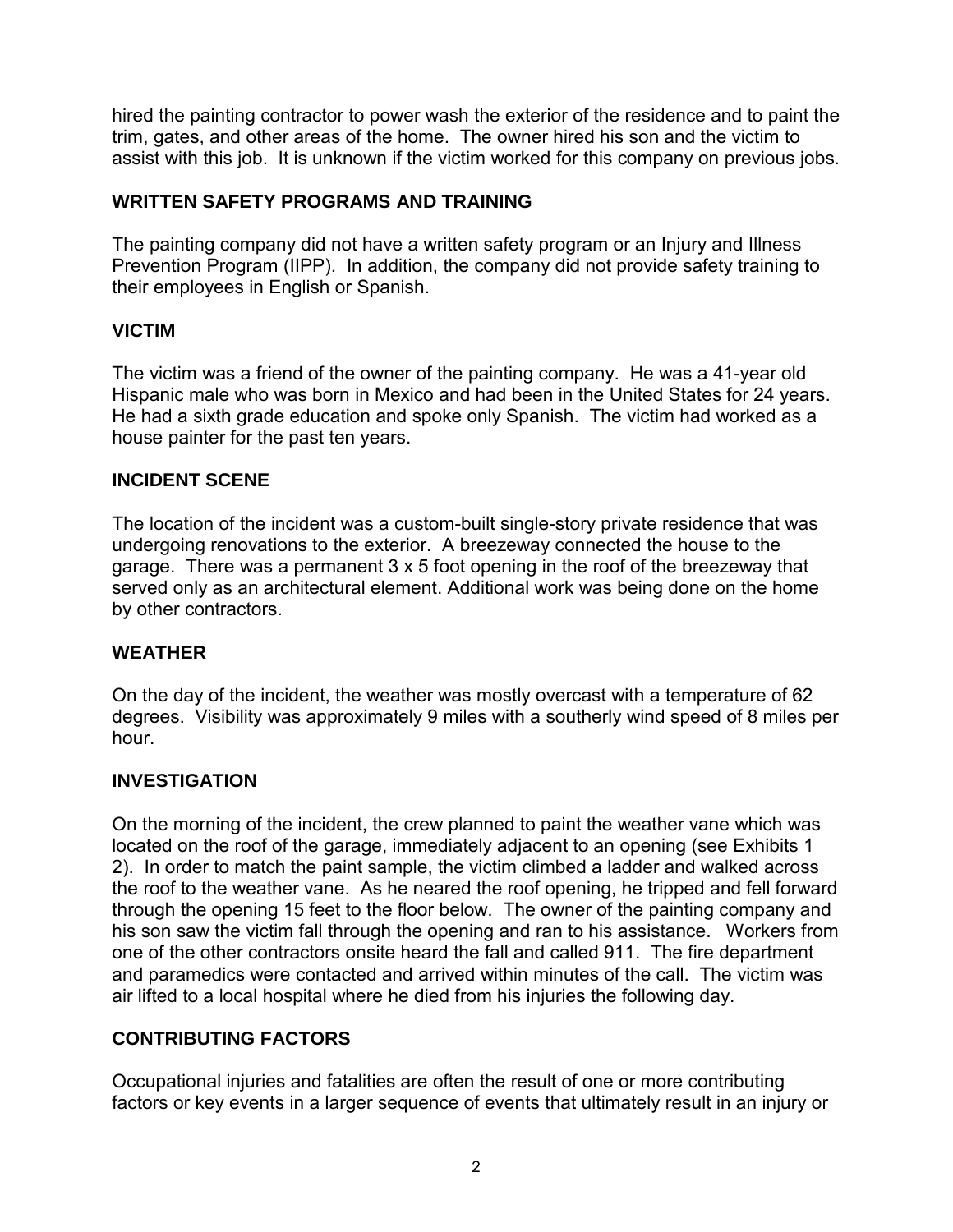fatality. The CA/FACE investigator identified the unguarded roof opening, lack of a job hazard analysis prior to the start of the job to determine potential risk factors, and the lack of training as contributing factors in this incident that ultimately led to the fatality.

# **CAUSE OF DEATH**

The cause of death according to the death certificate was blunt force head injuries.

## **RECOMMENDATIONS / DISCUSSION**

In order to prevent falls through roof openings, employers of house painters should:

#### **Recommendation #1**:

**Develop, implement, and enforce a comprehensive written Injury and Illness Prevention Program (IIPP) that includes hazard recognition, worker training in the language(s) and at the literacy level(s) of workers, and procedures on how to protect against unsafe conditions.** 

Discussion: In this incident, the employer did not have an IIPP or any safety training program that included recognition of fall hazards. Employers should evaluate all tasks performed by workers, identify all potential hazards, and then develop and implement an IIPP that meets applicable state OSHA standards. The IIPP should include an explanation of worker rights to protection in the workplace, safe work practices, specific safety protection for all tasks performed, ways to identify and avoid hazards, and who they should contact when safety and health issues or questions arise.

Employers should conduct a worksite hazard evaluation to identify the potential hazards to which workers are exposed so that appropriate preventive measures for these hazards can be identified and appropriate control measures implemented. In this incident, the employer should have identified the potential for falls through the unprotected roof opening over the breezeway to the house. Training in recognizing and avoiding hazards must be given to all workers, coupled with employer assessment that workers are competent in the recognition of hazards and safe work practices. When the victim was hired, he did not receive any type of formal safety training by the employer. The victim was provided verbal instructions on what was to be painted, but not how to work safely and avoid hazards such as unprotected roof openings. The training program content and the names and dates of employees completing the training should be documented and retained by the employer. Employers should also ensure that the trainer who provides training is qualified through education and/or experience to conduct the training. To ensure the effectiveness of the safety training, an employer should consider ways to ensure that the worker understands the important information (e.g., written testing, verbal questions, or demonstration). Additionally, employers should provide periodic refresher safety training which may be done by conducting on site toolbox type meetings.

A fall protection plan in this incident should have included the use of personal fall protection equipment, guardrails around the roof opening, or if these were not feasible,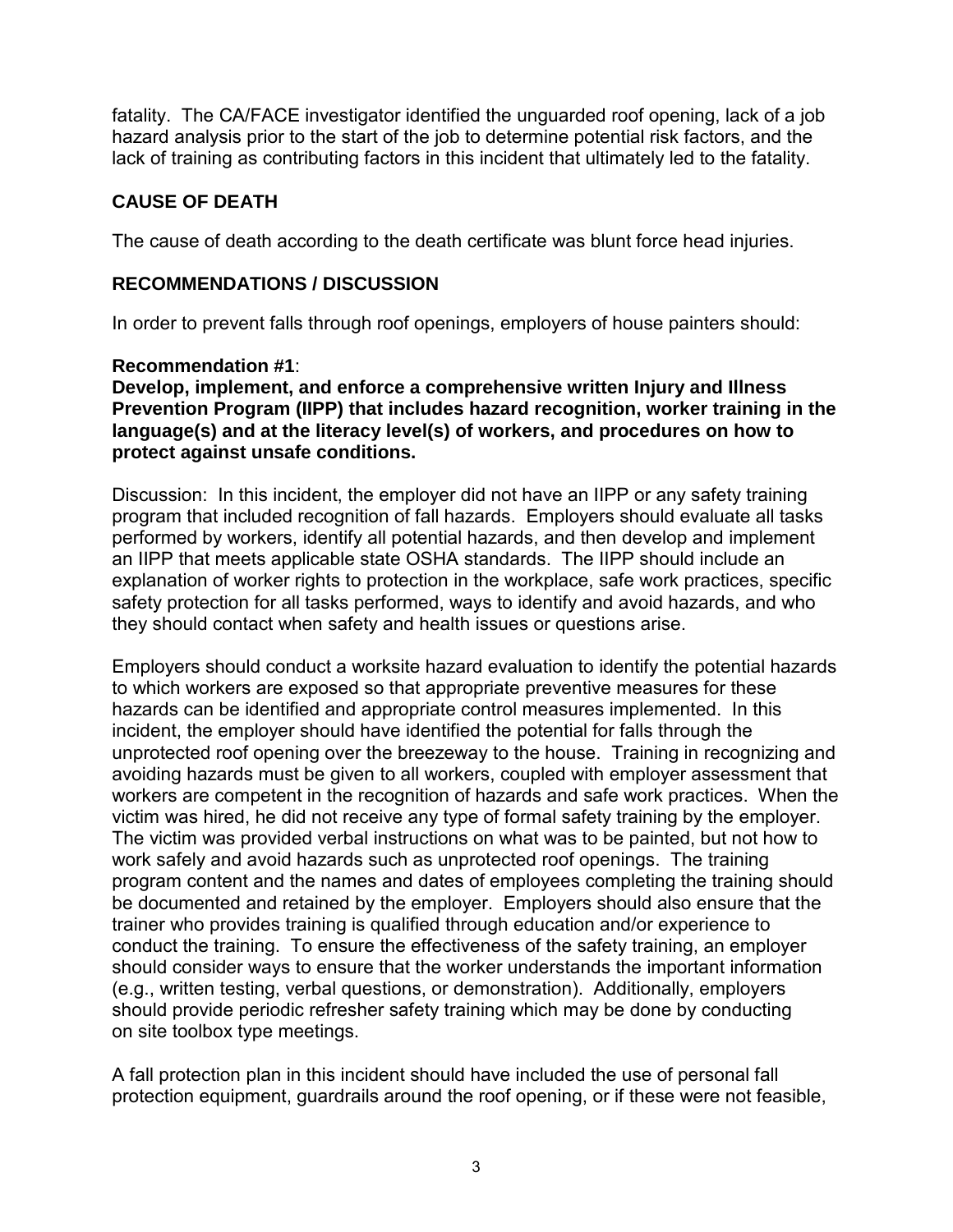a safety monitoring system. The use of a "traditional" safety belt/lanyard combination is sometimes not practical during construction operations, particularly where worker mobility is required. Use of a retracting lifeline equipped with a locking device, and attached to a support line, can provide sufficient mobility in some cases. In this case, the work was being done 15 feet above a floor. A retracting lifeline connected to a safety line probably would have prevented this fatality. Alternative forms of worker protection, such as safety nets or a catch platform, should be considered. Safety nets can effectively prevent injury or death when a worker falls. The use of alternative fall protection systems must be carefully considered, regardless of what height is involved. If these safeguards had been in place, the victim would not have been able to fall through the roof opening to the ground below.

Overcoming language and literacy barriers is crucial to providing a safe work environment for a multilingual workforce. Companies that employ workers who do not understand English should identify the languages spoken by their employees, and design, implement, and enforce a multilingual safety program. Safety program materials and training curricula should be developed at a literacy level that corresponds with the literacy level of the company's workforce. Employers should ensure that employees who do not speak English or have limited use of English are provided an interpreter who can clearly convey instructions and ensure that employees clearly understand the instructions given.

#### **References:**

California Code of Regulations - Subchapter 4 Construction Safety Orders Article 3 - General [§1509. Injury and Illness Prevention Program](http://www.dir.ca.gov/Title8/1509.html) [§1510. Safety Instructions for Employees](http://www.dir.ca.gov/Title8/1510.html) [§1511. General Safety Precautions](http://www.dir.ca.gov/Title8/1511.html)

Article 19 - Floor, Roof, and Wall Openings [§1632. Floor, Roof, and Wall Openings to Be Guarded](http://www.dir.ca.gov/Title8/1632.html)

(NIOSH) Publication Number 2004-156 Preventing Falls of Workers through Skylights and Roof and Floor Opening

(NIOSH) Publication Number 2000-116 Worker Deaths by Falls

[http://www.osha.gov/dcsp/compliance\\_assistance/index\\_hispanic.html](http://www.osha.gov/dcsp/compliance_assistance/index_hispanic.html)

#### **ACKNOWLEDGEMENT**

CA/FACE would like to thank and acknowledge the San Diego District Office of Cal/OSHA for their assistance with this report.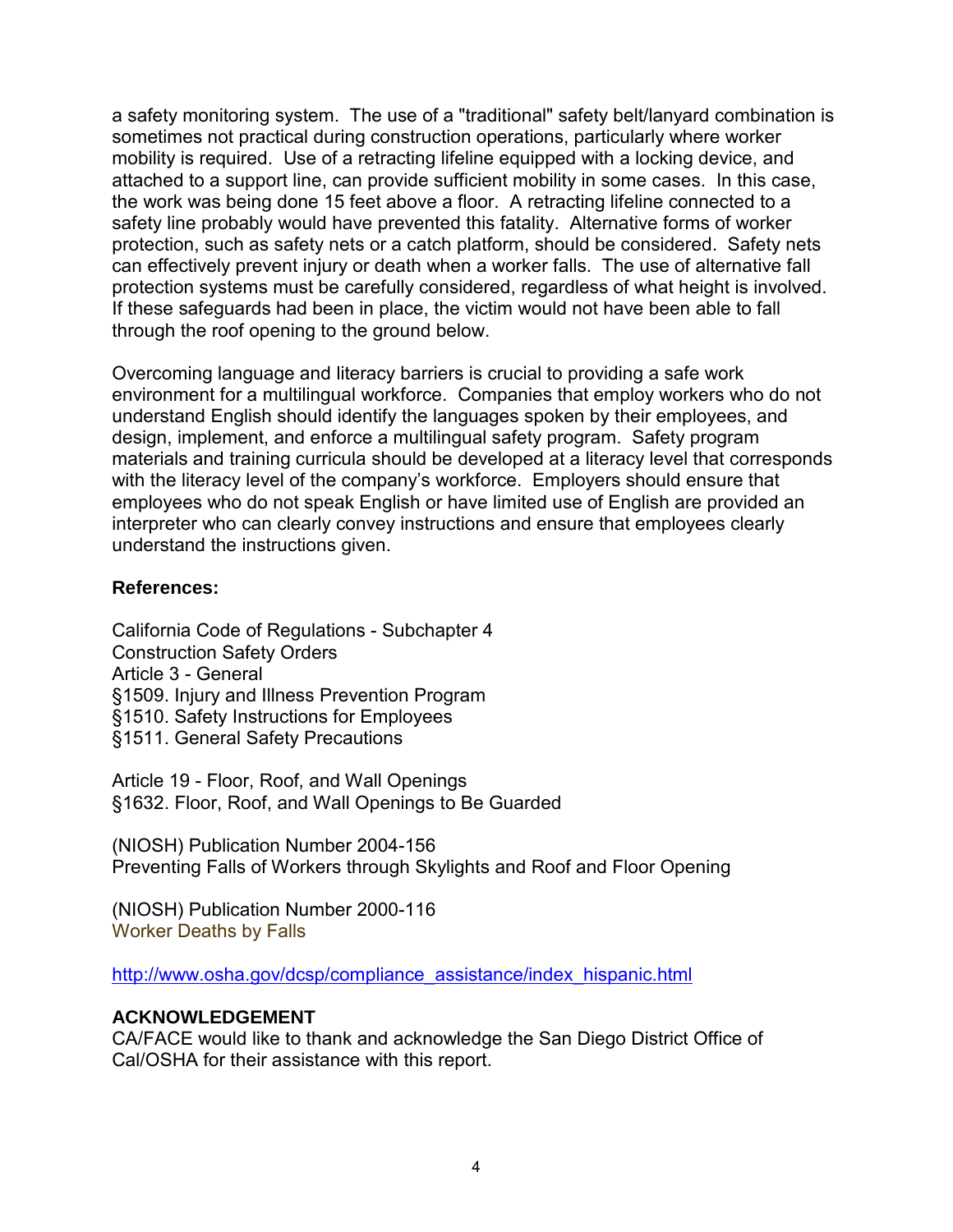# **EXHIBITS:**



 **Exhibit 1 - The custom built home involved in the incident.** 



 **Exhibit 2. The weather vane on top of the garage.**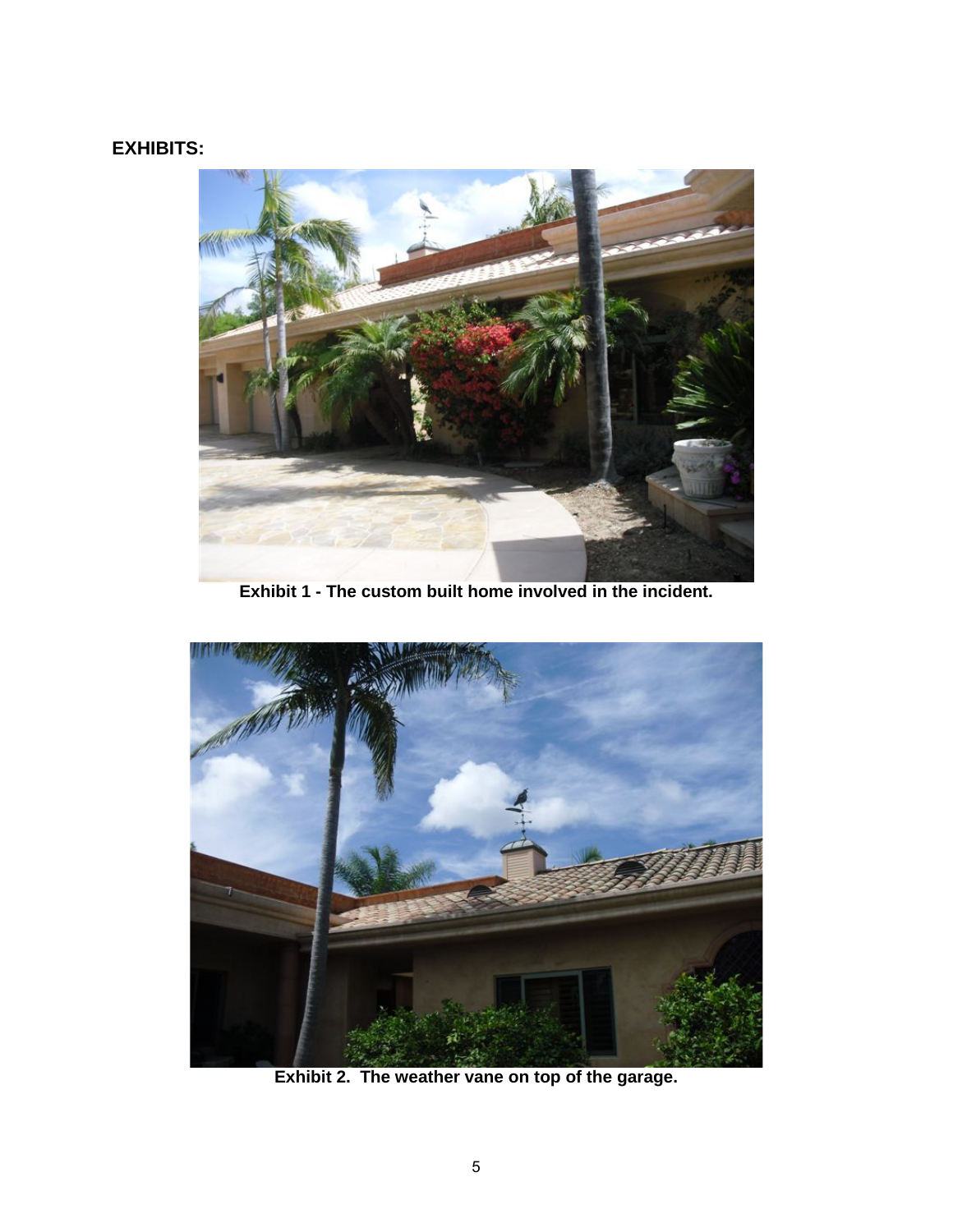

 **Exhibit 3. The breezeway entry where the victim fell through the opening in the roof.** 



 **Exhibit 4 - The breezeway from the rear of the house.**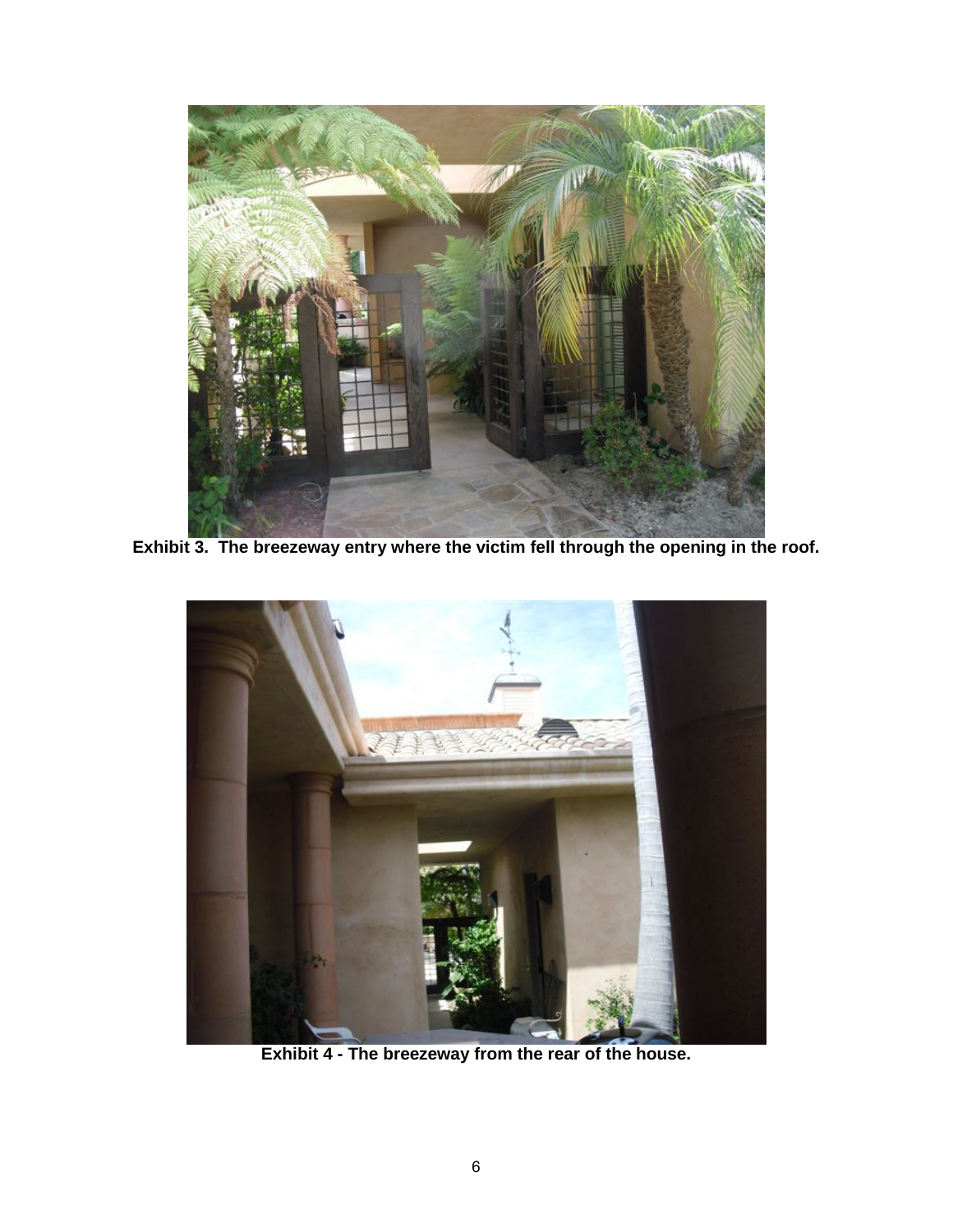

**Exhibit 5 - The roof opening as seen from below.** 



**Exhibit 6. The roof opening and the weather vane mounted on the residence garage.**